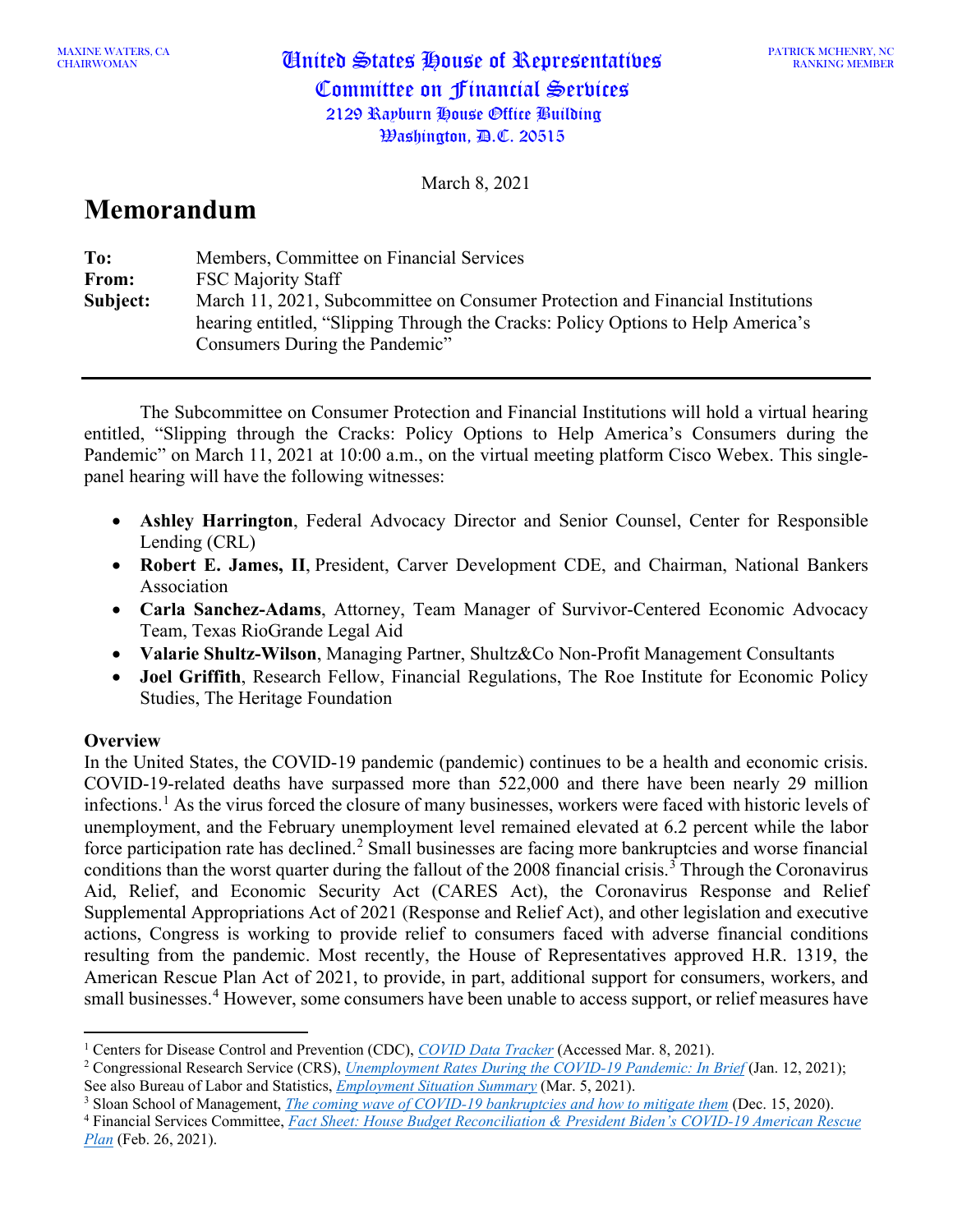not addressed their specific financial needs. This hearing will explore gaps in consumer protections during the pandemic and evaluate possible policy responses to ensure all consumers and small business owners can get through this period of uncertainty and share in the economic recovery. This hearing will also address existing racial and economic disparities that have been dangerously exacerbated by this pandemic.

### **Background**

The CARES Act was signed into law on March 27, 2020, and created many consumer protections aimed at helping individuals, families, and small businesses get through the health and economic crisis.<sup>[5](#page-1-0)</sup> While the law and subsequent agency actions established consumer rights to be granted certain terms of forbearance for federally insured mortgages, the same consumer rights were not extended to privately held, non-federally insured mortgages.<sup>[6](#page-1-1)</sup> The CARES Act also affects credit reporting. This law requires credit furnishers to report to the credit bureaus that consumers are current on their credit obligations if they have entered into a forbearance agreement, or other payment relief program, and are meeting the terms of such an agreement with their lender.<sup>[7](#page-1-2)</sup> However, the only consumers eligible to take advantage of this provision had to be current on their accounts before the emergency pandemic period. There is not a prohibition on creditors reporting information that negatively affects a consumer's credit score, even if the reason a consumer missed a payment is directly related to a pandemic hardship, leaving many people unprotected.<sup>[8](#page-1-3)</sup> The CARES Act also requires federal banking regulators to allow lenders to suspend certain accounting requirements related to loan modifications and Troubled Debt Restructuring (TDR) classification, giving lenders more flexibility to work with borrowers who may find themselves unable to keep up with payments, without requiring the lender to hold more capital against possible losses.<sup>[9](#page-1-4)</sup> This provision was extended through December 31, 2021 in the Response and Relief Act.<sup>[10](#page-1-5)</sup> While this accounting flexibility may incentivize lenders to provide forbearance or payment flexibility to customers, it does not require lenders to grant such relief.

In addition, the CARES Act created the Paycheck Protection Program (PPP), which provides forgivable loans to small businesses and certain non-profit organizations through Small Business Administration (SBA) certified lenders, including banks and credit unions. Subsequent legislation has modified the terms of PPP loans, broadened eligibility, and replenished the loan fund.<sup>[11](#page-1-6)</sup> The program is currently open for applications for both first and second loan draws.<sup>[12](#page-1-7)</sup> Small business owners have reported problems understanding and accessing the program, and many have reported feeling shut out of the process.<sup>[13](#page-1-8)</sup> Both the CARES Act and the Response and Relief Act provided Economic Impact Payments (EIPs) to individuals and families. The CARES Act authorized payments of up to \$1,200 per adult with income less

<span id="page-1-0"></span><sup>5</sup> CARES Act, [Pub. L. No. 116-136](https://www.congress.gov/116/plaws/publ136/PLAW-116publ136.pdf) (2020), e.g. § 4022(b)(1).

<span id="page-1-1"></span><sup>6</sup> CRS, *[COVID-19: Consumer Loan Forbearance and Other Relief Options,](https://www.crs.gov/reports/pdf/R46356)* CRS-R46356 (Updated October 23, 2020).

<span id="page-1-2"></span><sup>7</sup> CRS, *[Consumer Credit Reporting, Credit Bureaus, Credit Scoring, and Related Policy Issues,](https://www.crs.gov/reports/pdf/R44125)* CRS-R44125 (Updated October 15, 2020).

<span id="page-1-3"></span><sup>&</sup>lt;sup>8</sup> [Here's how covid-19 may impact your credit score,](https://www.washingtonpost.com/business/2020/08/25/coronavirus-impact-credit-score/) Washington Post, (Aug, 25, 2020).

<span id="page-1-4"></span><sup>9</sup> OCC, Federal Reserve, OCC, FDIC, CFPB, CSBS, *[Agencies Issue Revised Interagency Statement on Loan Modifications by](https://www.occ.gov/news-issuances/news-releases/2020/nr-ia-2020-50.html)  [Financial Institutions Working with Customers Affected by the Coronavirus](https://www.occ.gov/news-issuances/news-releases/2020/nr-ia-2020-50.html)* (Apr. 7, 2020).

<span id="page-1-6"></span><span id="page-1-5"></span><sup>&</sup>lt;sup>10</sup> Consolidated Appropriations Act, 2021, *Pub. L. No.* 116-260 § 541 (2020).<br><sup>11</sup> CRS, *COVID-19 Relief Assistance to Small Businesses: Issues and Policy Options*, CRS-R46284 (Updated Feb. 23, 2021).

<span id="page-1-7"></span><sup>&</sup>lt;sup>12</sup> Small Business Administration[,](https://www.crs.gov/reports/pdf/R46284) SBA Re-Opening Paycheck Protection Program to Small Lenders on Friday, January 15<sup>-</sup> *[and All Lenders on Tuesday, January 19](https://www.sba.gov/article/2021/jan/13/sba-re-opening-paycheck-protection-program-small-lenders-friday-january-15-all-lenders-tuesday)* (Jan. 13, 2020).

<span id="page-1-8"></span><sup>&</sup>lt;sup>13</sup> *[Fraud Checks and Errors Slow Small Business Relief Loans,](https://www.nytimes.com/2021/02/22/business/paycheck-protection-program-small-business-coronavirus.html) New York Times (Feb. 22, 2021).*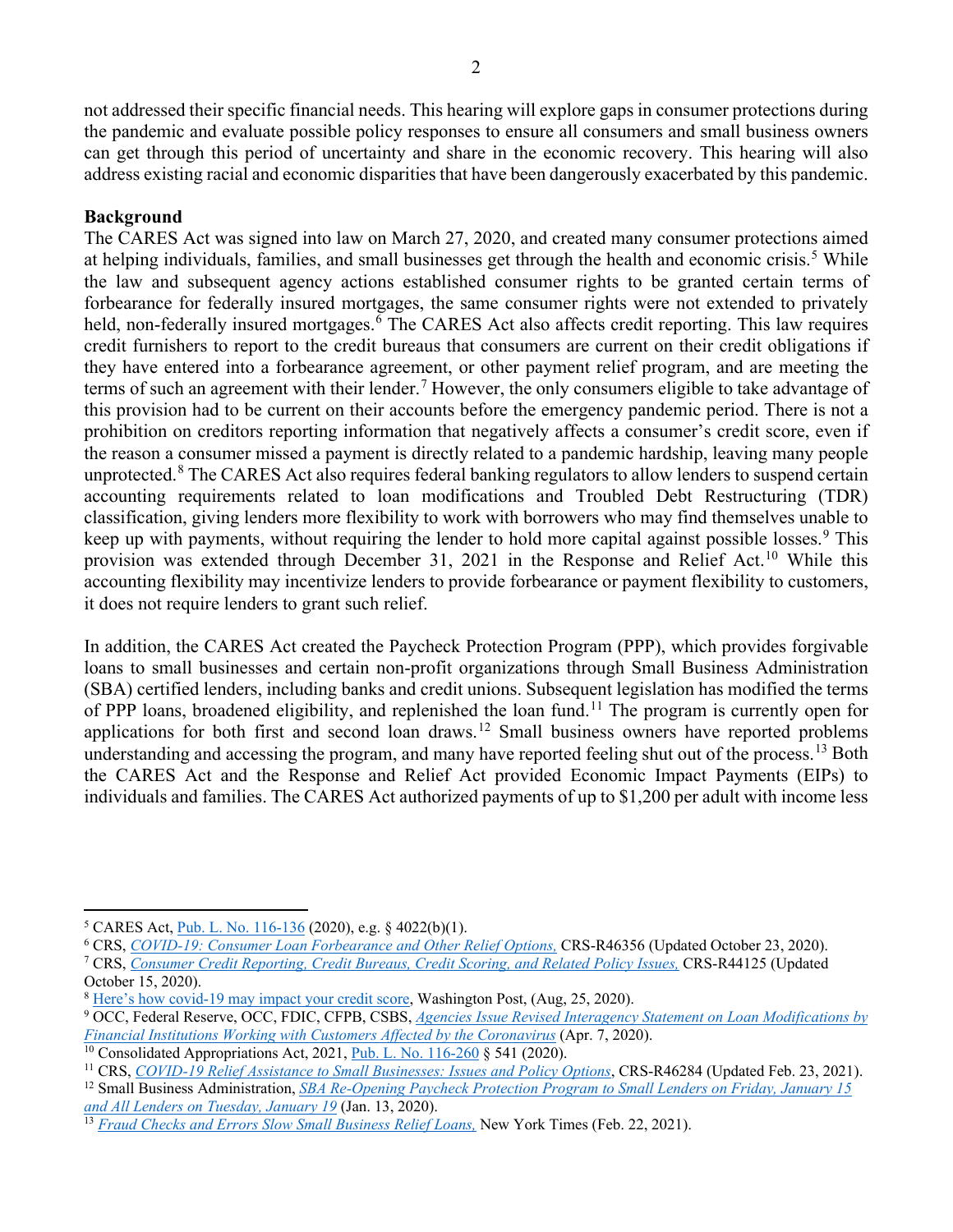than \$99,000 and \$500 for each child under 17 years old,<sup>[14](#page-2-0)</sup> and the Response and Relief Act provided EIPs up to \$600 per adult with income less than \$75,000 and \$600 per child.<sup>[15](#page-2-1)</sup>

#### **Debt Collection**

Some debt collection companies are seeing record profits in the pandemic.<sup>[16](#page-2-2)</sup> As courts reopened around the country, debt collectors returned to filing collections suits, and in many cases, collecting from consumers who had recently received enhanced unemployment benefits and EIPs.<sup>[17](#page-2-3)</sup> Twenty-five percent of recipients (or individuals expecting to be recipients) of EIPs reported using the funds to make payments on debts, in addition to buying food and other essential items.<sup>[18](#page-2-4)</sup>

In addition to forcing consumers to choose between making essential purchases and settling debts, collections suits can have long-lasting negative consequences for an individual, even when they are settled out of court.<sup>[19](#page-2-5)</sup> To make matters more difficult for struggling consumers, unemployment benefits have also been slow to reach individuals and families who have experienced a disruption in work. Due to millions of new claims, overwhelmed state unemployment offices, and high attempts of fraud, workers seeking unemployment benefits have experienced delays ranging from weeks to months, potentially leaving consumers vulnerable to being unable to make payments on personal loans, auto loans, credit cards, or other obligations.[20](#page-2-6)

## **Credit Reporting**

Consumer Financial Protection Bureau (CFPB) complaints regarding credit reporting surged 50 percent in 2020 and reached  $48,558$  complaints in December alone, an all-time high.<sup>[21](#page-2-7)</sup> When consumers dispute credit information, credit bureaus and furnishers are required to investigate the issue, review information provided by the consumer, and provide a response.<sup>[22](#page-2-8)</sup> The CFPB found that pandemic-related staffing challenges at credit bureaus and furnishers led to untimely investigations and responses in the early months of the pandemic, but most bureaus and furnishers have reportedly addressed the issue.<sup>[23](#page-2-9)</sup>

Average credit scores have risen slightly during the pandemic with the average FICO score being 711 as of October 2020, up from 706 in 2019.<sup>[24](#page-2-10)</sup> The rise in the average credit score may be explained by several factors. As previously noted, many consumers reported using EIPs to pay down debts which would have a positive effect on a credit score.<sup>[25](#page-2-11)</sup> Additionally, with many businesses closed or partially closed, consumers had fewer places to spend and more opportunities to save or pay down debt. Perhaps most importantly, this continued rise in credit scores is consistent with a "K-shaped recovery" in which many well-off workers have experienced less economic disruption while workers in the service industry, retail,

<span id="page-2-0"></span><sup>14</sup>CARES Act[, Pub. L. No. 116-136,](https://www.congress.gov/116/plaws/publ136/PLAW-116publ136.pdf) § 2201 (2020).

<span id="page-2-1"></span><sup>&</sup>lt;sup>15</sup> CARES Act,  $\overline{Pub}$ , L. No. 116-136, § 2201 (2020); See also Consolidated Appropriations Act, 2021[, Pub. L. No. 116-260,](https://www.congress.gov/116/bills/hr133/BILLS-116hr133enr.pdf) § 272 (2020).

<span id="page-2-2"></span><sup>16</sup> *[Debt Collectors Have Made a Fortune This Year. Now They're Coming for More,](https://www.propublica.org/article/debt-collectors-have-made-a-fortune-this-year-now-theyre-coming-for-more)* ProPublica (Oct. 5, 2020). <sup>17</sup> *Id.*

<span id="page-2-4"></span><span id="page-2-3"></span><sup>&</sup>lt;sup>18</sup> Bureau of Labor and Statistics, *[Receipt and use of stimulus payments in the time of the Covid-19 pandemic](https://www.bls.gov/opub/btn/volume-9/receipt-and-use-of-stimulus-payments-in-the-time-of-the-covid-19-pandemic.htm)* (Aug. 2020).

<span id="page-2-5"></span><sup>19</sup> Review of Financial Studies, *[How do consumers fare when dealing with debt collectors? Evidence from out-of-court](https://papers.ssrn.com/sol3/papers.cfm?abstract_id=3312448)* 

<span id="page-2-6"></span>*settlements* [\(](https://papers.ssrn.com/sol3/papers.cfm?abstract_id=3312448)Jan. 24, 2019). 20 Pew Charitable Trusts, *[Unemployment Payments Weeks Late in Nearly Every State](https://www.pewtrusts.org/en/research-and-analysis/blogs/stateline/2020/12/02/unemployment-payments-weeks-late-in-nearly-every-state)* (Dec. 2, 2020).

<span id="page-2-7"></span><sup>21</sup> U.S. PIRG Education Fund, [Consumers in Peril: CFPB Data Shows Consumer Problems in Year of COVID-19](https://uspirgedfund.org/sites/pirg/files/reports/USP_CFPB_Report_%20Consumers%20in%20Peril.pdf) (Mar. 2021); See also CFPB, Consumer Complaint Database (Accessed Feb. 23, 2021).

<span id="page-2-9"></span><span id="page-2-8"></span><sup>&</sup>lt;sup>22</sup> [15 U.S.C. § 1681i\(a\);](https://www.law.cornell.edu/uscode/text/15/1681i) See also [15 U.S.C. § 1681s-2\(b\)\(1\).](https://www.law.cornell.edu/uscode/text/15/1681s-2)<br><sup>23</sup> CFPB, Supervisory Highlights COVID-19 Prioritized Assessments Special Edition, at p. 19 (Jan. 19, 2021).

<span id="page-2-11"></span><span id="page-2-10"></span><sup>&</sup>lt;sup>24</sup> FICO, <u>Aver[a](https://www.consumerfinance.gov/data-research/research-reports/supervisory-highlights-covid-19-prioritized-assessments-special-edition-issue-23/)ge U.S. FICO Score at 711, But Uncertainty Abounds</u> [\(](https://www.fico.com/blogs/average-us-fico-score-711-uncertainty-abounds)Oct. 19, 2020).<br><sup>25</sup> Bureau of Labor and Statistics, *[Receipt and use of stimulus payments in the time of the Covid-19 pandemic](https://www.bls.gov/opub/btn/volume-9/receipt-and-use-of-stimulus-payments-in-the-time-of-the-covid-19-pandemic.htm)* (Aug. 2020).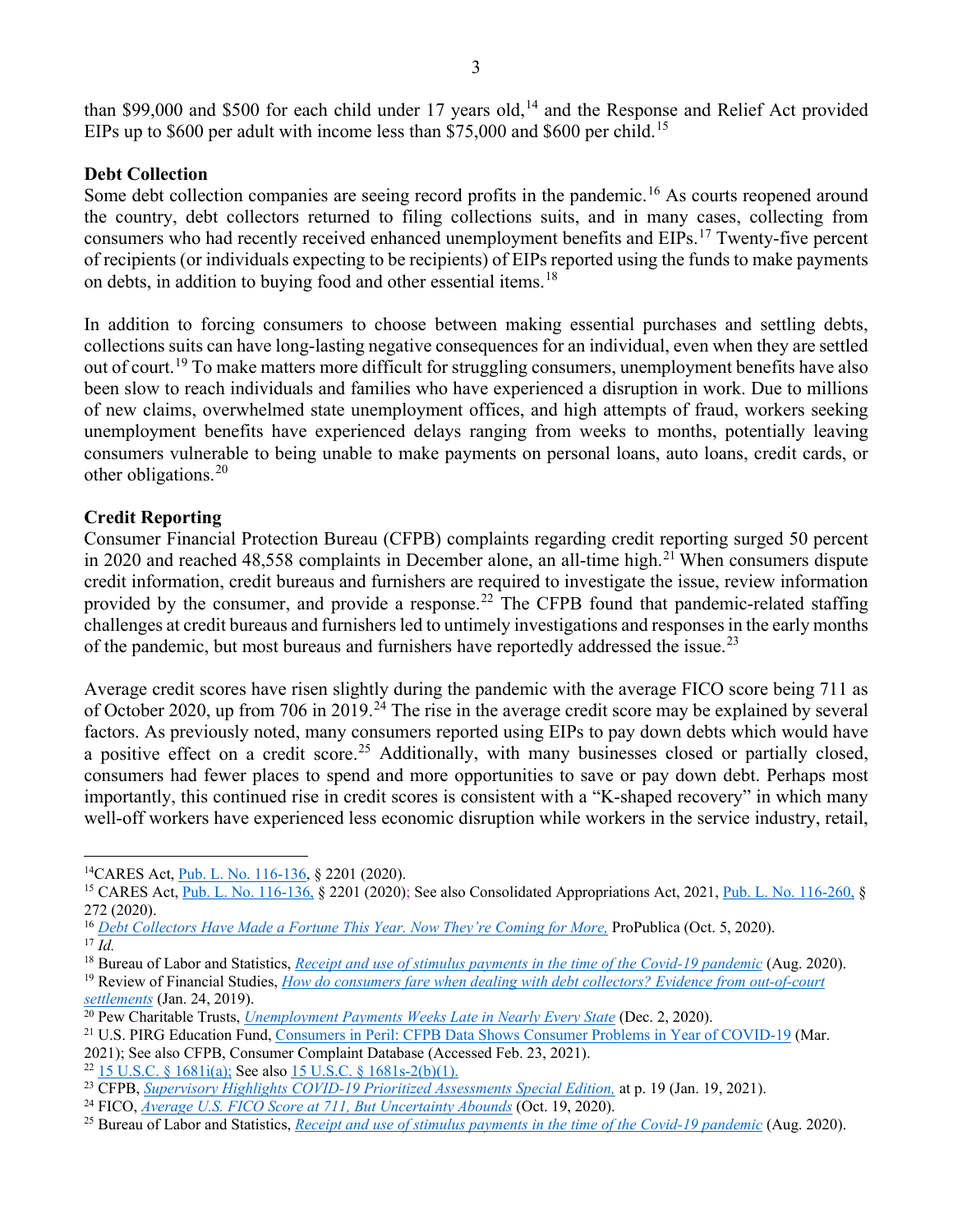or other affected industries have faced devastating economic conditions.<sup>[26](#page-3-0)</sup> The rising numbers for unaffected workers may be balancing out the falling scores for workers who have missed payments or taken on more debt. Furthermore, credit score averages do not capture the estimated one of every ten consumers who do not have a credit file, a portion of the population more likely to have lower incomes and be vulnerable to current economic conditions. $27$ 

#### **Private Student Loans**

While the CARES Act (and subsequent executive actions) suspended payments and paused interest on federal student loans, the relief was not extended to private student loans.[28](#page-3-2) These loans are typically held by banks, credit unions, or other private lenders, and as of 2020, the private student loan market was an estimated \$128 billion in size, representing a significant portion of consumer debt.<sup>[29](#page-3-3)</sup> There are important distinctions between the private and federal student loan markets in terms of demographic usage and borrower success in repaying. According to a study by the Student Borrower Protection Center, "Black students are less than half as likely to take out private student loans as their White peers (7.5 percent versus 17.0 percent, respectively) but are four times more likely to face distress in repayment (26.5 percent versus 6.7 percent, respectively)."[30](#page-3-4)

Additionally, falling behind on these loans may prove problematic for not only the student borrower, but also cosigners of the loan. Up to 93 percent of private student loans are cosigned, for example, by the student's parents, and the CFPB estimates that 57 percent of all cosigners are 55 or older.<sup>[31](#page-3-5)</sup> In its 2017 Annual report of the CFPB Student Loan Ombudsman, the Consumer Bureau found private student loan borrowers "may face additional struggles during times of economic hardship. [P]rivate student loan borrowers complained that when they experienced short-term inability to pay, such as unpaid parental leave or employment furloughs, they struggled to temporarily modify their payments until their income was restored due to lack of available options."<sup>[32](#page-3-6)</sup>

#### **Non-Agency Backed Mortgages**

Mortgages not backed by a federal agency account for about 30 percent of the U.S. mortgage market, totaling 14.5 million loans.<sup>[33](#page-3-7)</sup> For these mortgages, there is no requirement for financial institutions or loan servicers to offer forbearance or other forms of relief to borrowers. However, even in the absence of such a requirement, many loan servicers have voluntarily provided forbearance or other relief to their customers, though not in all cases, and for the financial institutions that are offering forbearance, the terms and repayment varied significantly.<sup>[34](#page-3-8)</sup> As of February, loans not backed by the federal government saw a higher rate of forbearance. For example, nearly nine percent of non-agency mortgages are in forbearance, compared to 5.22 percent in the total mortgage market.<sup>[35](#page-3-9)</sup> However, a lack in standardization and

<span id="page-3-0"></span><sup>26</sup> National Consumer Law Center, *[The Credit Score Pandemic Paradox and Credit Invisibility](https://www.nclc.org/images/pdf/special_projects/covid-19/IB_Pandemic_Paradox_Credit_Invisibility.pdf)* (Feb. 2021).

<span id="page-3-1"></span><sup>27</sup> Urban Institute, *[Americans' Credit Health Improved during the Pandemic, but There's More to the Story](https://www.urban.org/urban-wire/americans-credit-health-improved-during-pandemic-theres-more-story)* (Feb. 17, 2021). See also CFPB Office of Research, [Data Point: Credit Invisibles\(](https://files.consumerfinance.gov/f/201505_cfpb_data-point-credit-invisibles.pdf)May 2015).

<span id="page-3-2"></span><sup>&</sup>lt;sup>28</sup> Office of Federal Student Aid, [Dept. of Education, Coronavirus and Forbearance Info for Students, Borrowers, and Parents](https://studentaid.gov/announcements-events/coronavirus) (Accessed Feb. 2, 2020).

<span id="page-3-3"></span><sup>&</sup>lt;sup>29</sup> Student Borrower Protection Center, *[Private Student Lending](https://protectborrowers.org/wp-content/uploads/2020/04/PSL-Report_042020.pdf)*, at p. 7 (April 2020).

<span id="page-3-4"></span><sup>30</sup>*Id. at p. 10.*

<span id="page-3-5"></span><sup>31</sup> *Id. at p.12.*

<span id="page-3-6"></span><sup>32</sup> CFPB Student Loan Ombudsman, *[Annual report of the CFPB Student Loan Ombudsman](https://files.consumerfinance.gov/f/documents/cfpb_annual-report_student-loan-ombudsman_2017.pdf)* (Oct. 2017).

<span id="page-3-7"></span><sup>&</sup>lt;sup>33</sup> National Housing Law Project, *[Foreclosure Protection and Mortgage Payment Relief for Homeowners](https://www.nhlp.org/wp-content/uploads/2020.04.10-NHLP-Homeowner-Relief-Info-Sheet-Update2.pdf)* (Updated Nov. 5, 2020).

<span id="page-3-8"></span><sup>34</sup> *[Millions of Americans have their mortgages in forbearance programs—here's why those using private lenders may face](https://www.cnbc.com/2020/07/15/privately-held-mortgage-forbearance-may-be-difficult-for-americans-to-navigate.html)  [bigger challenges,](https://www.cnbc.com/2020/07/15/privately-held-mortgage-forbearance-may-be-difficult-for-americans-to-navigate.html)* CNBC (July 15, 2020).

<span id="page-3-9"></span><sup>35</sup> Mortgage Bankers Association, *[Share of Mortgage Loans in Forbearance Declines to 5.22 Percent](https://www.mba.org/2021-press-releases/february/share-of-mortgage-loans-in-forbearance-declines-to-522-percent)* (Feb. 22, 2021).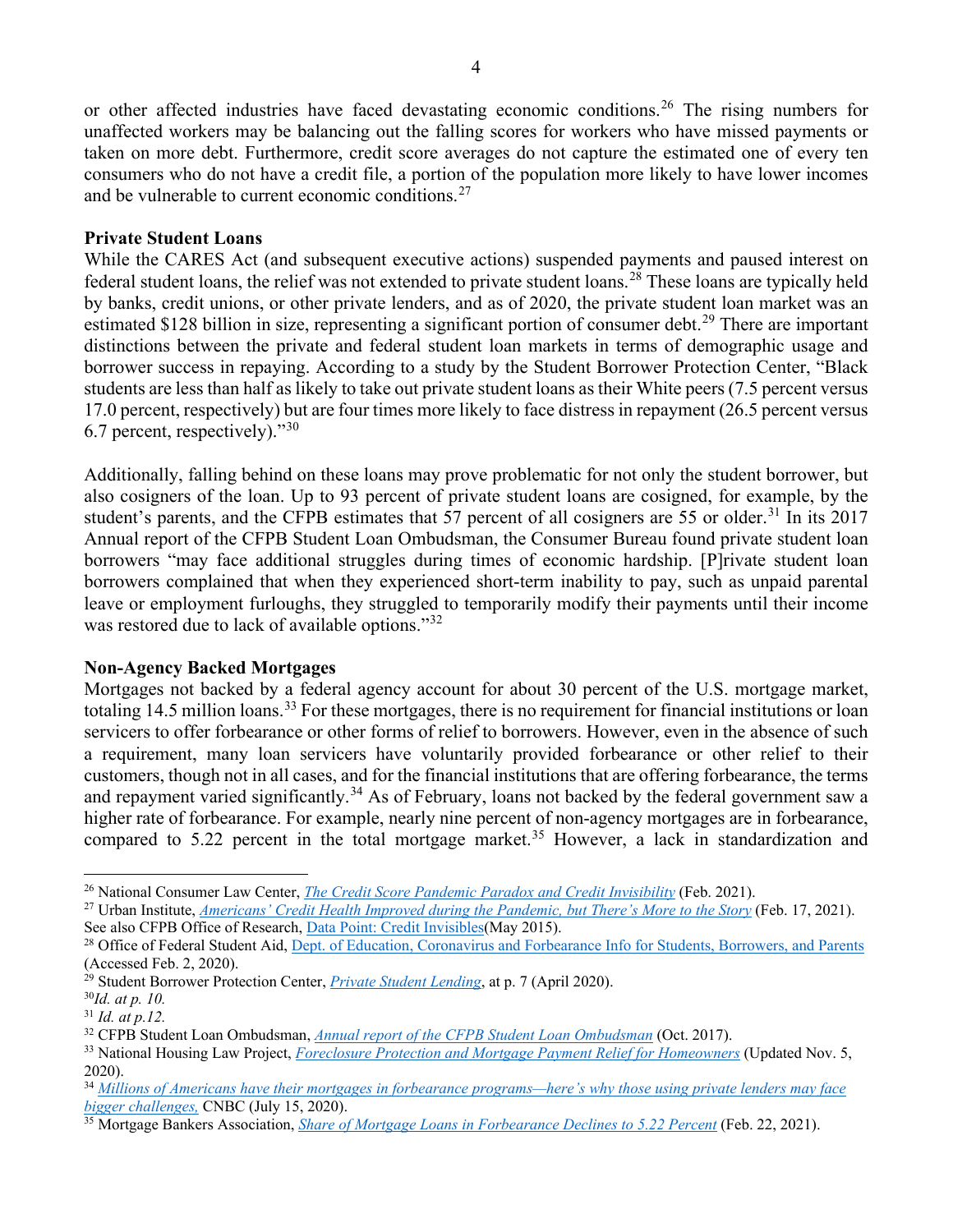investors can all lead to additional economic and legal obstacles for consumers seeking relief.<sup>[36](#page-4-0)</sup>

# **Small Businesses and Commercial Rent**

Many small businesses continue to struggle with making commercial rent or keeping up with other payments.[37](#page-4-1) In some sectors of the economy, more small businesses and nonprofits are seeking bankruptcy protections after failing to keep up with debt. According to a survey from by Alignable, a social network for small businesses, 25 percent of small business respondents reported having fallen behind on rent since the start of the pandemic, and 78 percent reported they were unable to negotiate their rent lower with their landlord.<sup>[38](#page-4-2)</sup> Additionally, the pandemic has been particularly damaging to minority-owned businesses. According to the National Bureau of Economic Research, "the number of African-American business owners plummeted from 1.1 million in February 2020 to 640,000 in April."<sup>[39](#page-4-3)</sup>

In addition, a survey conducted by Color of Change and the Main Street Alliance found about one third of small businesses said they would be forced to close in less than six months, and African-American, Latinx, and Asian-American owners were more likely to feel at risk of closure.<sup>[40](#page-4-4)</sup> Access to federal small business relief programs was also more difficult for minority-led businesses. According to analysis of PPP loan data by the Brookings Metropolitan Policy Program, "Black business owners were more likely to be denied PPP loans compared to white business owners with similar application profiles due to outright lending discrimination."<sup>[41](#page-4-5)</sup> Among other challenges, small businesses are reporting concerns associated with the rising costs of credit and debit card interchange, or "swipe" fees, which are expected to increase in April from at least two major credit card companies.<sup>[42](#page-4-6)</sup>

<span id="page-4-0"></span><sup>36</sup> Urban Institute, *[Why It's Harder to Offer Mortgage Assistance to 3 Million Borrowers with Private Loans](https://www.urban.org/urban-wire/why-its-harder-offer-mortgage-assistance-3-million-borrowers-private-loans)* (Aug. 13, 2020).

<span id="page-4-1"></span><sup>37</sup> *[Unable to Pay Rent, Small Businesses Hope for a Deal With Their Landlord](https://www.nytimes.com/2020/09/17/business/small-business-rent-landlord.html)*, New York Times (Sept. 23, 2020).

<span id="page-4-2"></span><sup>38</sup> Alignable, *[Alignable: Only 8% Of SMBs Negotiated Reduced Rent During The Age Of COVID](https://www.alignable.com/forum/alignable-poll-only-8-of-smbs-negotiated-lower-covid-era-rent)* (Sept. 10, 2020).

<span id="page-4-3"></span><sup>39</sup> National Bureau of Economic Research, *[The Impact of Covid-19 on Small Business Owners: Evidence of EarlyStage](https://www.nber.org/system/files/working_papers/w27309/w27309.pdf)  [Losses Form the April 20202 Current Population Survey](https://www.nber.org/system/files/working_papers/w27309/w27309.pdf)* (June 2020).

<span id="page-4-4"></span><sup>40</sup> Main Street Alliance, *[NEW Poll: Nearly Half of Black-Owned Small Businesses Closed Permanently Or Will Soon Shutter](https://www.mainstreetalliance.org/new_poll_nearly_half_of_black_owned_small_businesses_closed_permanently_or_will_soon_shutter_due_to_insufficient_federal_covid_relief)  [Due to Insufficient Federal COVID Relief](https://www.mainstreetalliance.org/new_poll_nearly_half_of_black_owned_small_businesses_closed_permanently_or_will_soon_shutter_due_to_insufficient_federal_covid_relief)* (Oct. 2020).

<span id="page-4-5"></span><sup>41</sup> Brookings Metropolitan Policy Program, *[New data shows small businesses in communities of color had unequal access to](https://www.brookings.edu/research/new-data-shows-small-businesses-in-communities-of-color-had-unequal-access-to-federal-covid-19-relief/)  [federal COVID-19 relief](https://www.brookings.edu/research/new-data-shows-small-businesses-in-communities-of-color-had-unequal-access-to-federal-covid-19-relief/)* (September 2020).

<span id="page-4-6"></span><sup>42</sup> Wall Street Journal, *[Covid-19 Shopping Makes Card Fees a Bigger Burden for Merchants](https://www.wsj.com/articles/covid-19-shopping-makes-card-fees-a-bigger-burden-for-merchants-11614162602)* (Feb. 24, 2021).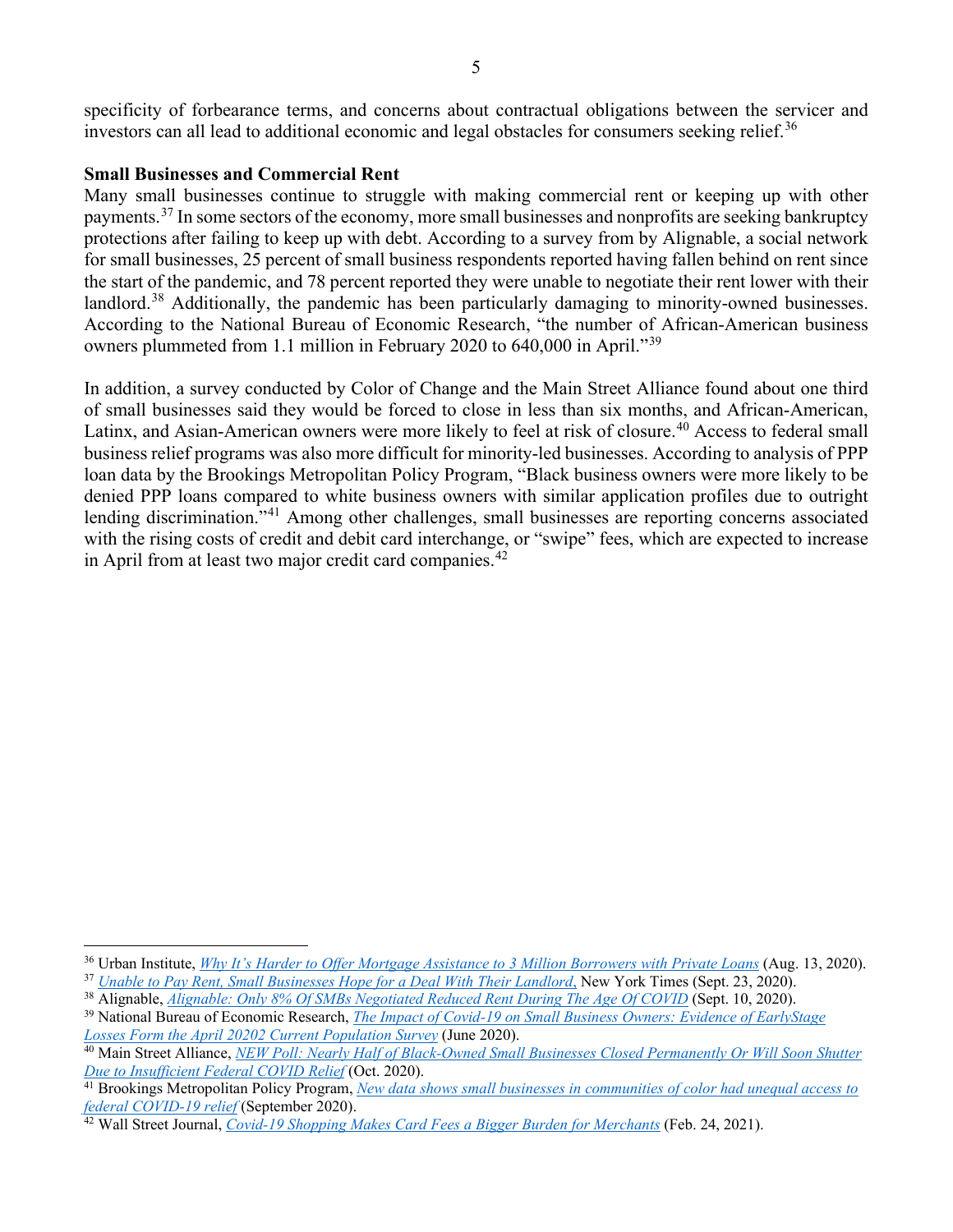# **Appendix: Legislation**

- **H.R. \_\_\_, the "Relief for Consumers During COVID-19 Act" (Beatty)** would provide a temporary debt collection moratorium and sustainable repayment plans for consumers, as well as creditor access to Federal Reserve (Fed) loans during the pandemic, and for 120 days thereafter. Similar provisions were included in H.R. 925, the Heroes Act in the 116th Congress.
- **H.R. \_\_\_\_, the "Relief for Small Businesses and Nonprofits Act" (Perlmutter)** would provide a temporary debt collection moratorium and sustainable repayment plans for small businesses and nonprofits, as well as creditor access to Fed loans during the pandemic, and for 120 days thereafter. Similar provisions were included in H.R. 925, the Heroes Act in the 116th Congress.
- **H.R. \_\_\_\_, the "Disaster Protection for Workers' Credit Act" (Sherman)** would suspend negative consumer credit reporting and prohibit credit score furnishers from implementing new credit score models that would lower existing consumer credit scores during the pandemic and other declared major disasters plus 120 days. Similar provisions were included in H.R. 925, the Heroes Act in the 116<sup>th</sup> Congress.
- **H.R. \_\_\_\_, the "Emergency Relief for Student Borrowers Act" (Dean)** would extend CARES Act protections for Federal student loan borrowers, such as credit reporting and debt collection prohibitions, to private student loan borrowers and provides for monthly loan payments from the Treasury Department through the pandemic and 6 months thereafter. Federal and private student loan borrowers would receive up to \$10,000 in relief. Similar provisions were included in H.R. 925, the Heroes Act, the Heroes Act in the  $116<sup>th</sup>$  Congress.
- **H.R. \_\_\_\_, the "COVID-19 Mortgage Relief Act" (Garcia-TX)** extends foreclosure and forbearance protections in the CARES Act to provide more relief for all homeowners, rental property owners, and mortgage servicers in part by extending the "GSE patch" until at least June 1, 2022 to help ensure market stability. Similar provisions were included in H.R. 925, the Heroes Act, the Heroes Act in the  $116<sup>th</sup>$  Congress.
- **H.R. 618, the "Promoting Access to Credit for Homebuyers Act," (Vargas)** would promote access to credit for homebuyers during the COVID-19 pandemic by preventing Fannie Mae, Freddie Mac, and the Federal Housing Administration from imposing additional restrictions or costs on borrowers who have inquired about, requested, or received forbearance.
- **H.R. \_\_\_\_, the "Financial Compensation for CFPB Whistleblowers Act" (Green)** would establish a whistleblower program incentivizing the reporting of consumer fraud and abuse to the Consumer Bureau, while protecting the confidentiality of the whistleblower's identity.
- **H.R. \_\_\_\_, the "Senior Investor Pandemic and Fraud Protection Act" (Gottheimer)** would authorize grants by the CFPB to States to protect seniors and vulnerable adults from fraudulent marketing or sales practices related to the COVID–19 pandemic and other unlawful scams.
- H.R. the "COVID-19 Fraud Prevention Act" (Axne) would establish a joint CFPB and Security and Exchange Commission (SEC) fraud working group to better protect consumers and investors against fraudulent consumer and investment schemes during the pandemic.
- **H.R. \_\_\_\_, the "Fair Debt Collection for Servicemembers Act" (Dean)** would prohibit debt collectors from threatening a servicemember with reducing their rank, having their security clearance revoked, or prosecuting them under the Uniform Code of Military Justice regarding an outstanding debt.
- **H.R. \_\_\_\_, the "Stop Debt Collection Abuse Act" (Cleaver)** would extend the Fair Debt Collection Practices Act's (FDCPA) protections as it relates to debt owed to a Federal agency, and it would limit the fees debt collectors can charge.